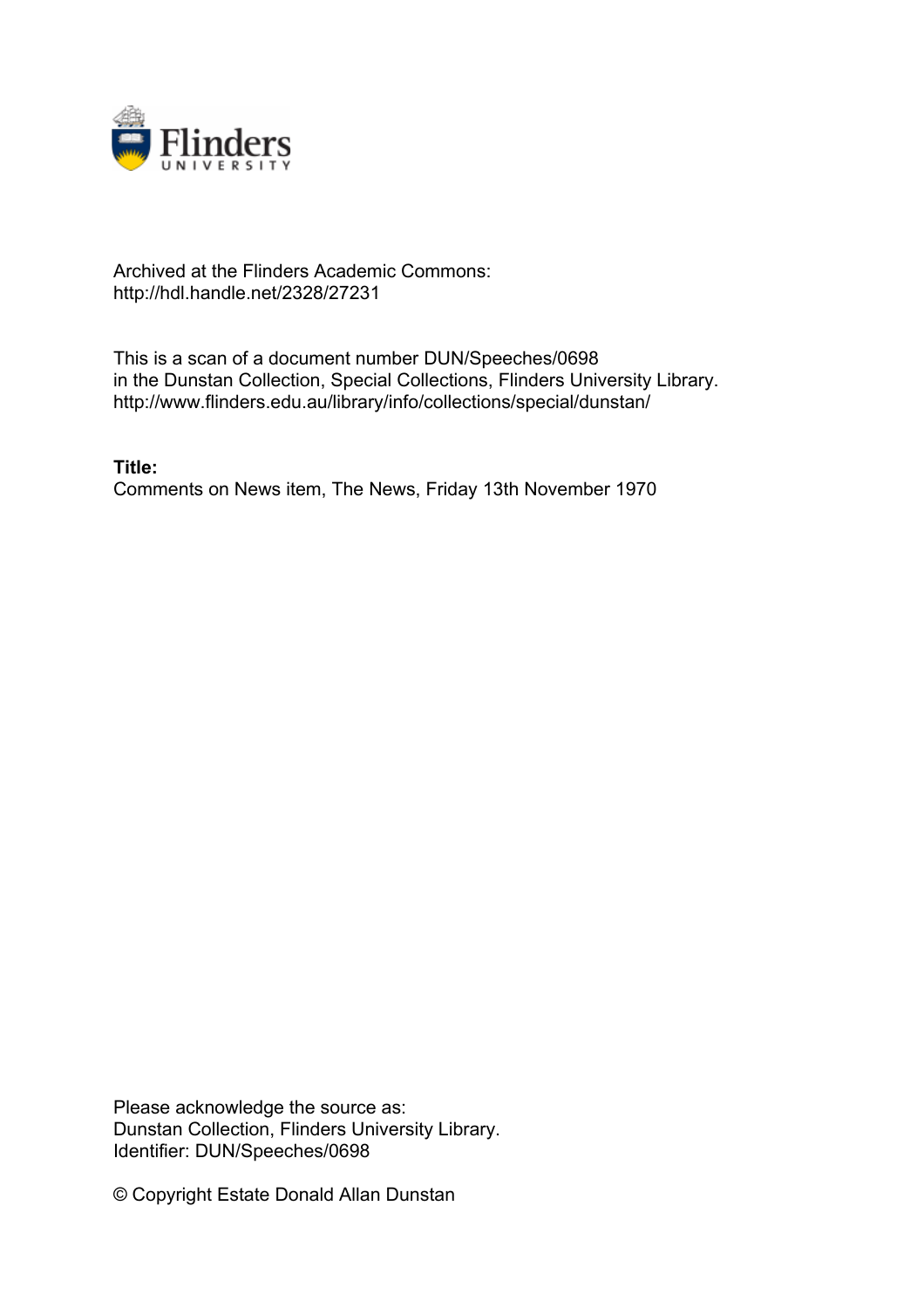COMMENTS ON NEWS ITEM, THE NEWS, FRIDAY, 13TH NOVEMBER, 1970.

### **STATEMENTS**

Mr. Hall said parliamentary numbers had been increased by only eight.

There is sufficient room within the building to . provide, better accommodation for members- than they have ever had.

## Proper renovation of existing facilities could hove served Members.

I believe the work could have been carried out for half the cost.

## COMMENTS.

For years, up to five Members have been required to share one room at Parliament House. The inadequacy of accommodation for Private Members and the need to raise the standard was discussed in the House of Assembly on the 19th June 1969, and ^the. Minister of Works reported to the House that extensive investigations were made in co-operation with Parliamentary Authorities and that, to avoid duplication of . expenditure, upgrading of accommodation would be deferred until the requirements for the ultimate accommodation were known. At the moment, Hansard and Members\* secretarial staff are accommodated in corridors.

 $108,698$ 

In July 1969, "deferred maintenance" was estimated as follows:-

| Upgrading Toilets              | \$70,000 |        |
|--------------------------------|----------|--------|
| Installation of fire detectors | 40,000   | $\sim$ |
| Electrical rewiring            | 150,000  |        |
| Air Conditioning               | 300,000  |        |
| Repainting                     | 170,000  |        |
| New Lifts                      | 250,000  |        |
| Repairs to furniture           | 50,000   |        |
| Reglazing of windows           | 30,000   |        |
|                                |          |        |

Further items arising due to the Festival Theatre and Plaza project (L.C. Question Time of June 24, 1969 "Earliament House Parking"):-

Second floor accommodation for air conditioning in lieu of demolished plantroom **£150,000** Sub-Total July 1969 •' Si,210,000 Escalation for 18 months  $6\frac{1}{2}$ % 75,000 Design & Contract Admin. 125,000 Accommodation of 0 additional. Members and Staff 40,000  $\lambda_{\rm{in}}$ 

| Total | 31,450,000                                                               |
|-------|--------------------------------------------------------------------------|
|       | the contract of the company's substitute the contract of the contract of |

HALF THE ESTIMATED AMOUNT OF \$3 MILLION WILL BE SPENT ON THE REDEVELOPMENT WORK, THE OTHER HALF COVERS DEFERRED MAINTENANCE AND OTHER UNAVOIDABLE PREDETERMINED WORK.

I had always said I supported upgrading of the present building, but did not support major extensions.. .

There are areas within the building which ore not properly developed...

There are store rooms which could be used to prove office accommodation for Members and secretarial staff. Store facilities could be found elsewhere..

The present space in the House is not being properly used...

As referred to the P.W.S.C., the scheme does not include any additions to the existing Parliament House Building.

The emphasis is on the utilization of existing space within the confines of the building, in particular the hitherto undeveloped Understructure and Roof space.

Existing stores will be converted into Staff Common Rooms, Dining Rooms for Members and Staff. The latter can be rearranged for 5tate Parliamentary functions which thus can be run more economically than under the present

arrangements. Store facilities are already being used elsewhere

in particular by the Library. THE DESIGN OF THE REDEVELOPMENT IS IN EFFECT THE REARRANGEMENT OF EXISTING FACILITIES

WITHIN THE EXISTING BUILDING ON A MORE